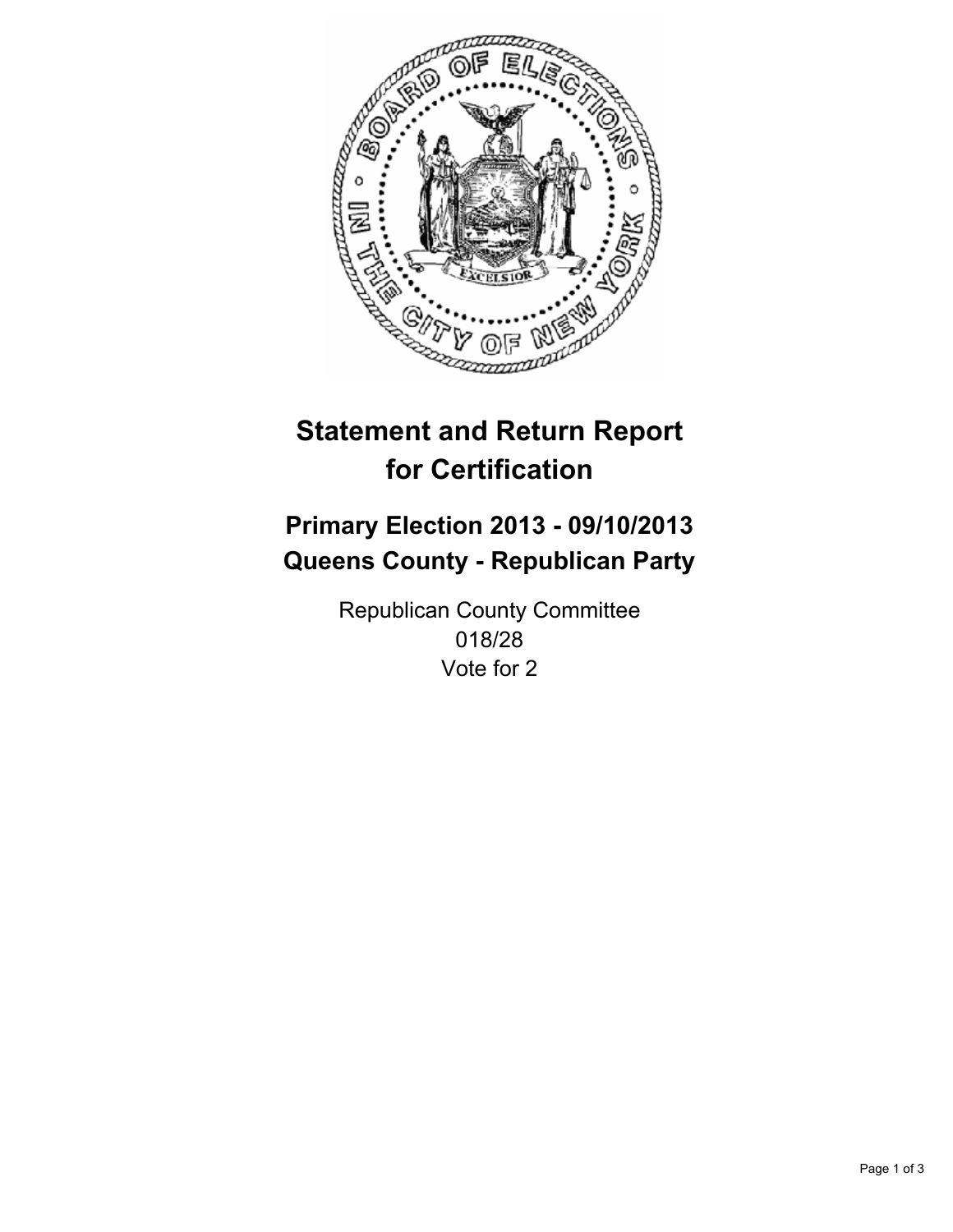

## **Assembly District 28**

| <b>EMERGENCY</b>        | 0        |
|-------------------------|----------|
| ABSENTEE/MILITARY       | 2        |
| <b>FEDERAL</b>          | 0        |
| SPECIAL PRESIDENTIAL    | $\Omega$ |
| <b>AFFIDAVIT</b>        |          |
| <b>MARY TSCHINKEL</b>   | 35       |
| THOMAS E. METS          | 27       |
| <b>FRANK G. STUHLER</b> | 22       |
| <b>Total Votes</b>      | 84       |